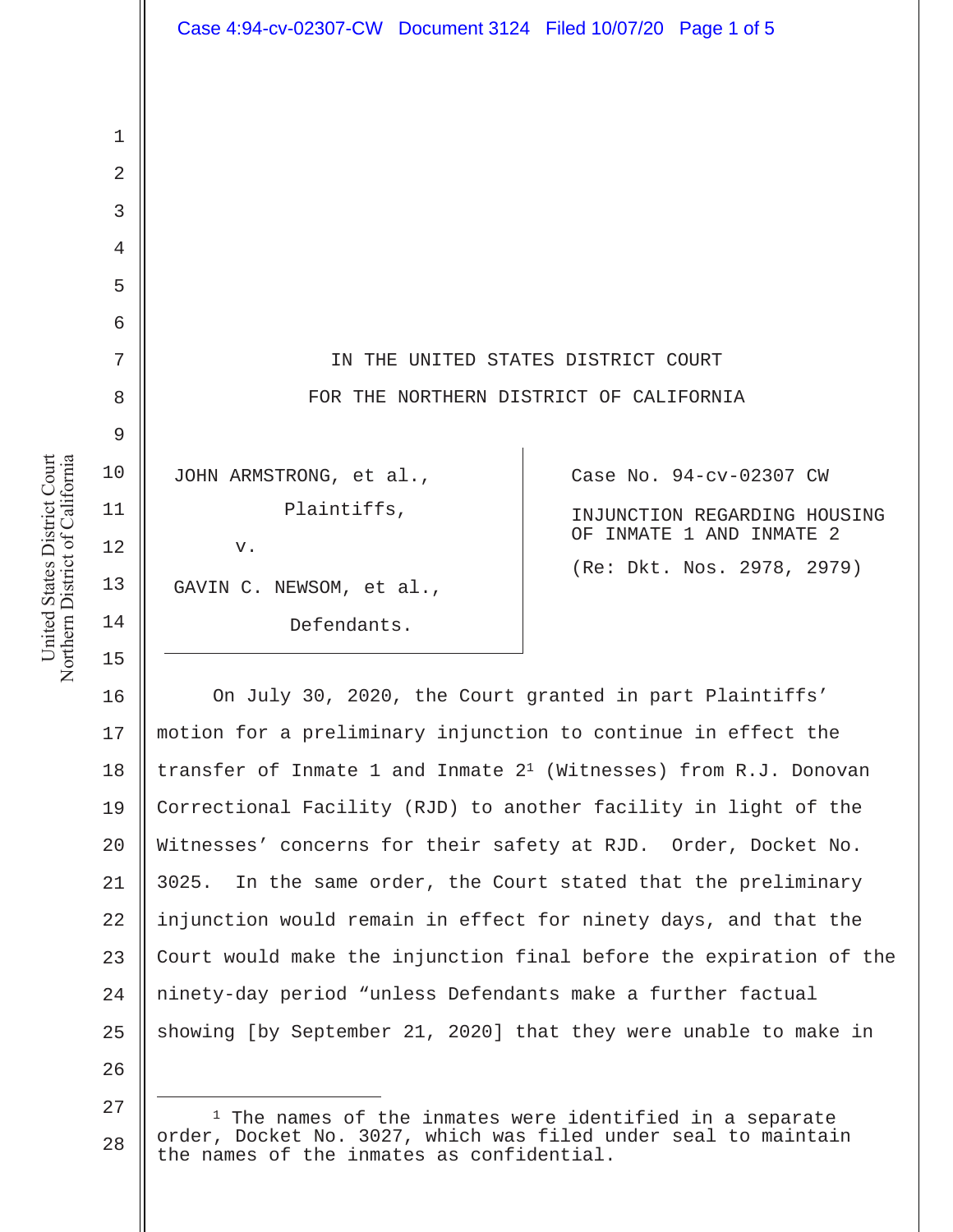opposition to the issuance of a preliminary injunction in light of the expedited schedule for that proceeding." Id. at 49-50. The Court issued the preliminary injunction as a separate order. Preliminary Injunction, Docket No. 3026.

On September 21, 2020, Defendants filed a brief in which they argue that the Court should not make the injunction final unless the Court provides Defendants with discretion to determine the placement of the Witnesses at a non-RJD prison pursuant to CDCR's policies and procedures. The Court previously considered and rejected this argument. Further, the injunction provides Defendants with several avenues for transferring the Witnesses should that become necessary. Accordingly, the Court hereby orders that the injunction shall remain in effect until the final resolution, including appeals, of the issues raised in Plaintiffs' enforcement motions with respect to RJD, Docket No. 2922, and seven other prisons, Docket No. 2948. The terms of the injunction are as follows:

18 19 20 21 Inmate 1 shall remain at an Enhanced Outpatient Program housing unit on Facility D at Mule Creek State Prison (MCSP), and Inmate 2 shall remain at the California Health Care Facility (CHCF).

22 23 While housed at these facilities and this injunction remains in effect:

24 25 26 27 28 (1) Defendants shall have the ADA coordinator at the new facility meet, face to face, taking appropriate Covid-19 precautions, with each Witness on a bi-weekly basis to discuss whether the Witness has any security concerns or has faced any retaliation. The ADA

United States District Court Northern District of California United States District Court Northern District of California 1

2

3

4

5

6

7

8

9

10

11

12

13

14

15

16

17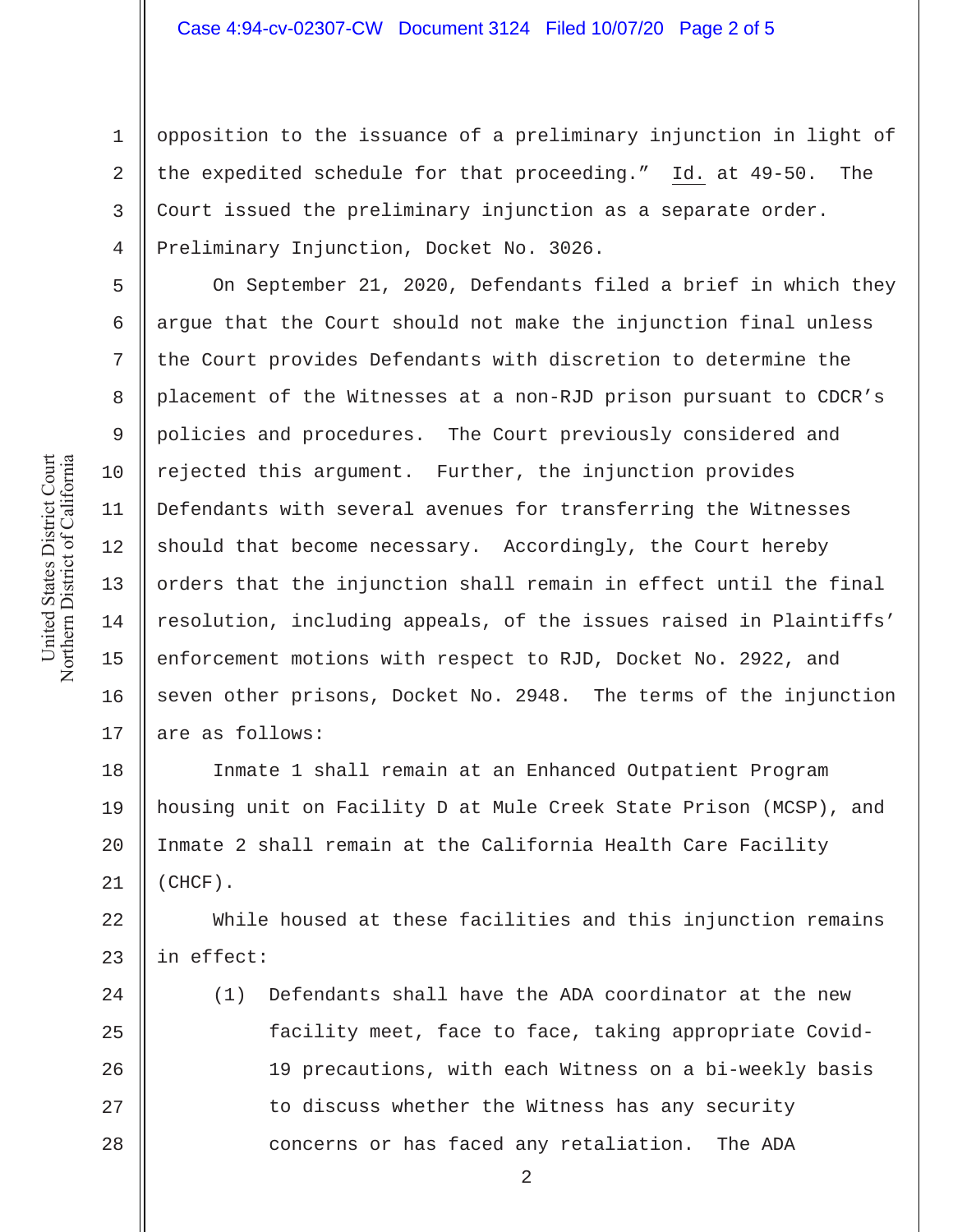coordinator shall document these interactions on a Form 128-B, signed by the Witness, and Defendants shall produce the completed Form 128-B to Plaintiffs' counsel within twenty-four hours;

- (2) Defendants shall provide on a monthly basis or sooner if requested, for a confidential, attorney-client telephone call between each Witness and Plaintiffs' counsel;
- (3) Defendants shall not transfer either of the Witnesses to another facility other than the facilities set forth above unless (1) Plaintiffs' counsel stipulate to the transfer; (2) Defendants obtain an order of the Court permitting the transfer; or (3) the transfer is necessary on an emergency basis to protect the health or safety of the Witness being transferred. If a transfer is necessary on an emergency basis to protect the health or safety of the Witness being transferred, Defendants do not need advance approval from Plaintiffs' counsel or an order of the Court. In such circumstances, Defendants shall provide Plaintiffs' counsel with notice of the transfer as soon as possible and no later than twenty-four hours following the transfer. The parties shall then meet and confer within twenty-four hours to discuss the Witness's placement. Transfer pursuant to this paragraph shall, if possible, be to a placement consistent with the criteria set forth in the Court's order of July 2, 2020, which are as follows: (1) the placement is not

1

2

3

4

5

6

7

8

9

10

11

12

13

14

15

16

17

18

19

20

21

22

23

24

25

26

27

28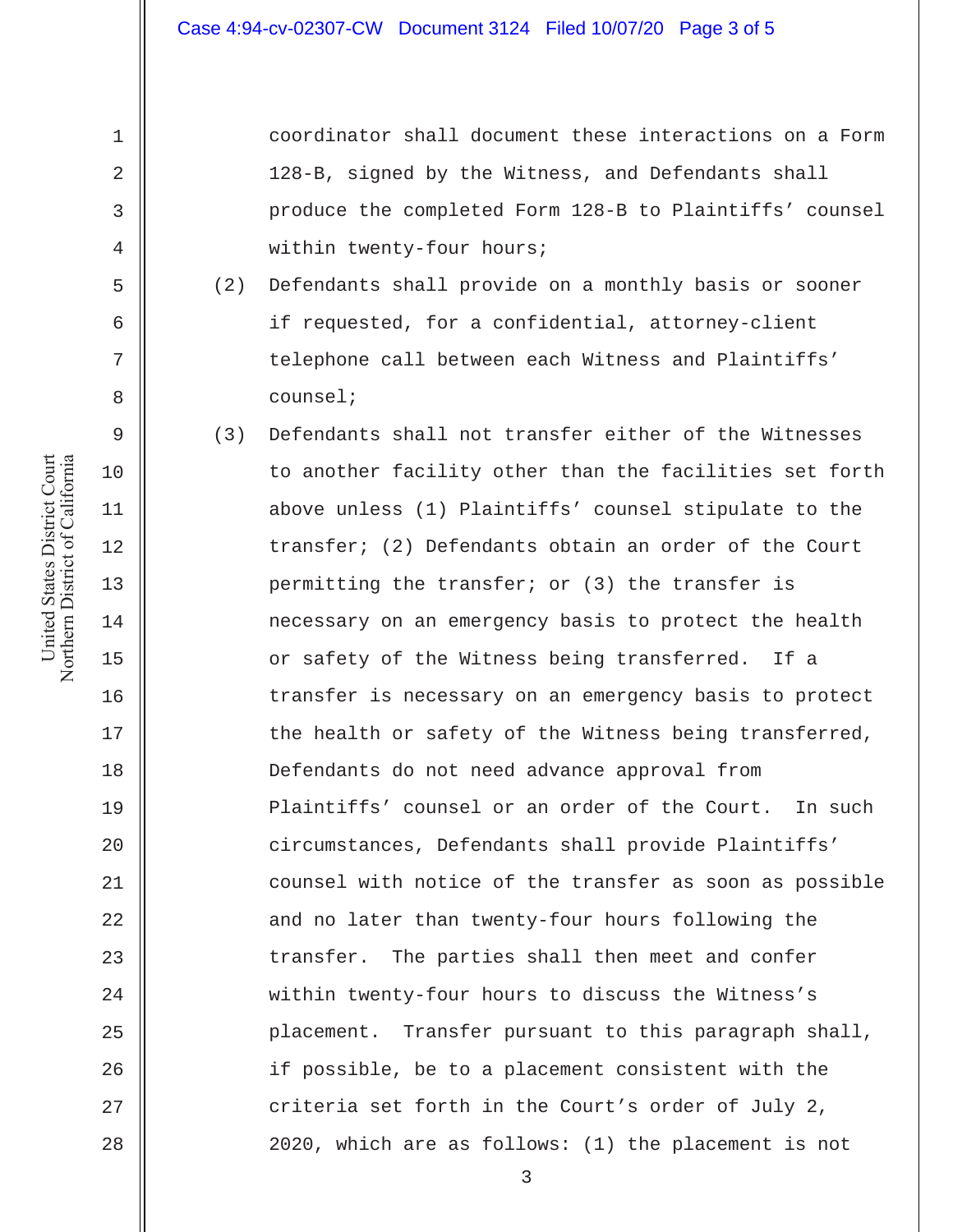RJD; (2) the placement is not administrative segregation or any other type of punitive housing; (3) the placement is not at a higher security level than the Witness's current classifications; (4) the placement provides at least equivalent access to programming opportunities, including compliance with the Coleman Program Guide; (5) the placement is as safe in light of COVID-19 risks as possible; (6) if the placement is custodial, complete surveillance camera coverage is preferable. If, pursuant to this paragraph, Defendants cannot transfer the Witness to a placement that meets those criteria, Defendants shall take all available efforts to return the Witness to a placement consistent with those criteria as soon as possible.

(4) Defendants shall facilitate confidential legal calls between each Witness and Plaintiffs' counsel as requested by Plaintiffs' counsel and shall take such other steps as are necessary to ensure that each Witness is safely housed and is not subjected to retaliation for assisting with the enforcement motions or participating in these proceedings.

United States District Court Northern District of California United States District Court Northern District of California 1

2

3

4

5

6

7

8

9

10

11

12

13

14

15

16

17

18

19

20

21

22

23

//

24

25

- 27
- 28